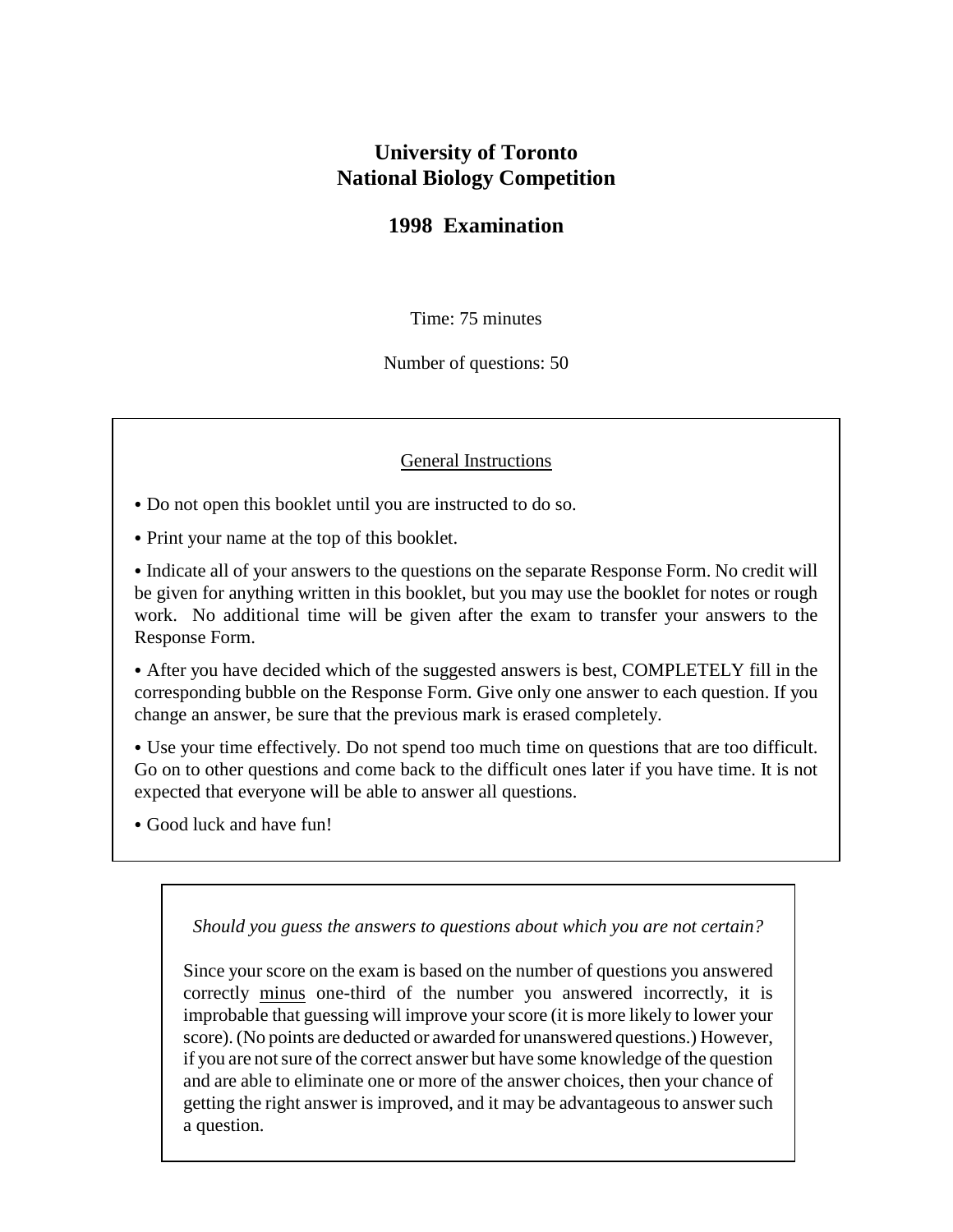- 1. Which statement best describes the process of endocytosis?
	- a. A vesicle within a cell fuses with the plasma membrane and releases its contents to the outside.
	- b. Solid particles or liquids are taken up by a cell through invagination of the plasma membrane.
	- c. Investment in one cytosis reduces the ability of the parent to assist another cytosis.
	- d. One region of an embryo directs the development of a neighbouring region of an embryo through movement of cells.
	- e. An organism obtains its energy from light and organic compounds.
- 2. The primary role of a lysosome is:
	- a. intracellular digestion.
	- b. ATP synthesis.
	- c. lipid transport.
	- d. carbohydrate storage.
	- e. protein synthesis.
- 3. Which statement about chloroplasts is **FALSE**?
	- a. They are organelles with a double membrane.
	- b. They contain their own genetic information and ribosomes.
	- c. They are found in eukaryotic and prokaryotic cells.
	- d. The thylakoid membranes within the chloroplast contain chlorophyll.
	- e. They contain ATP.
- 4. The graphs below show the relationship between the rate of water loss by transpiration and leaf temperature. Based on these results, which plant is best adapted for conserving water in a hot dry environment?



- a. Sunflower
- b. Maple
- c. Creosote
- d. Grass
- e. Pine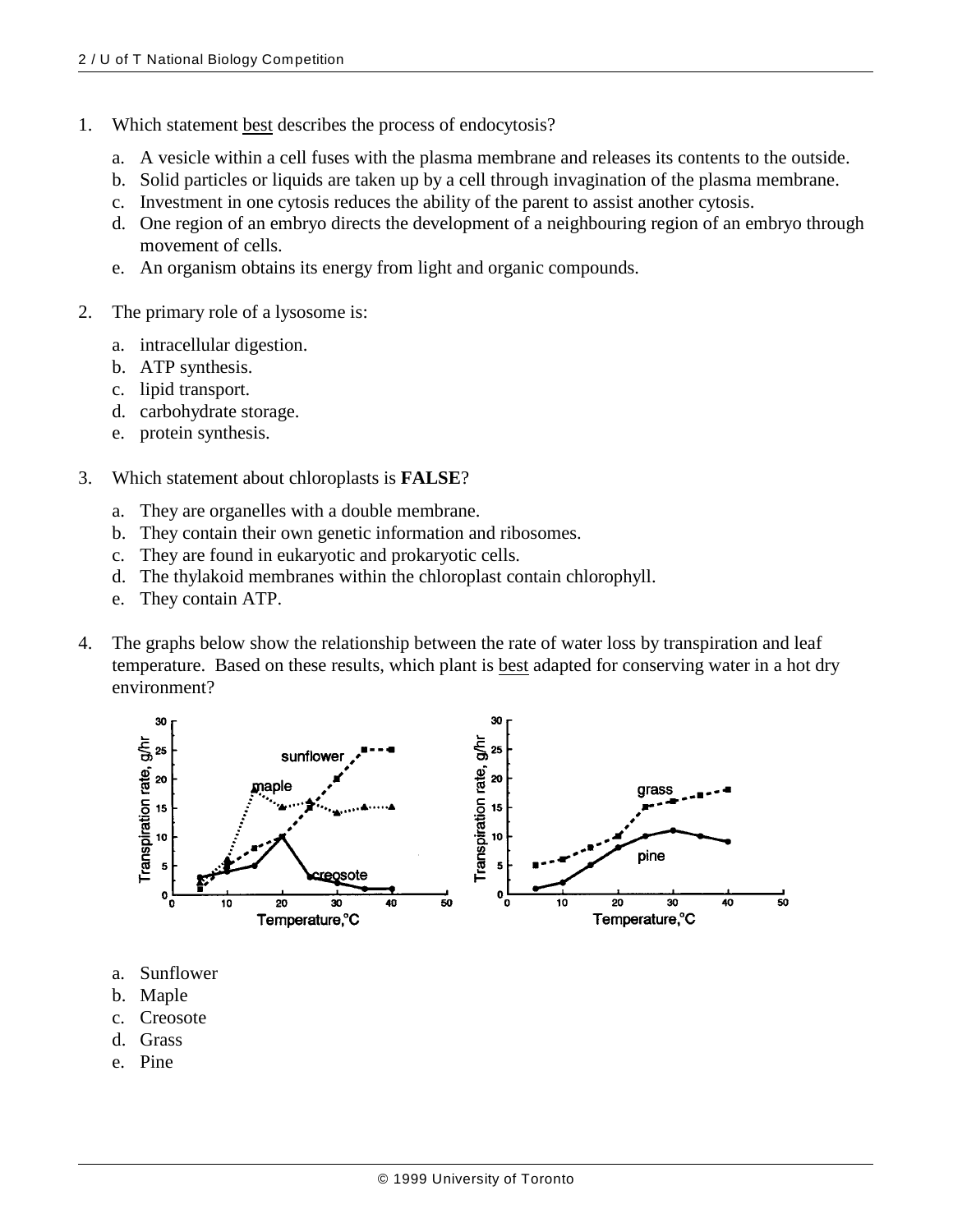- 5. Which statement about microtubules is **FALSE**?
	- a. They form the spindle fibres involved in movement of chromosomes during mitosis and meiosis.
	- b. They are involved in cell support and shape.
	- c. They are involved in the movement of flagella.
	- d. They are involved in the movement of cilia.
	- e. They are made up of carbohydrate molecules called phospholipids.
- 6. Which structure is present in a bean sprout (young seedling), but not in a bean seed?
	- a. Elongated hypocotyl
	- b. Radicle
	- c. Two cotyledons
	- d. Endosperm
	- e. Micropyle
- 7. Plant hormones play a role in regulating the development of plant seeds. The graphs below plot embryo growth and the changes in hormone concentration over time. Based on these results, which hormone(s) most likely regulate(s) embryo growth?



- a. Auxin alone
- b. Gibberellic acid alone
- c. Abscisic acid alone
- d. Both auxin and gibberellic acid
- e. Both auxin and abscisic acid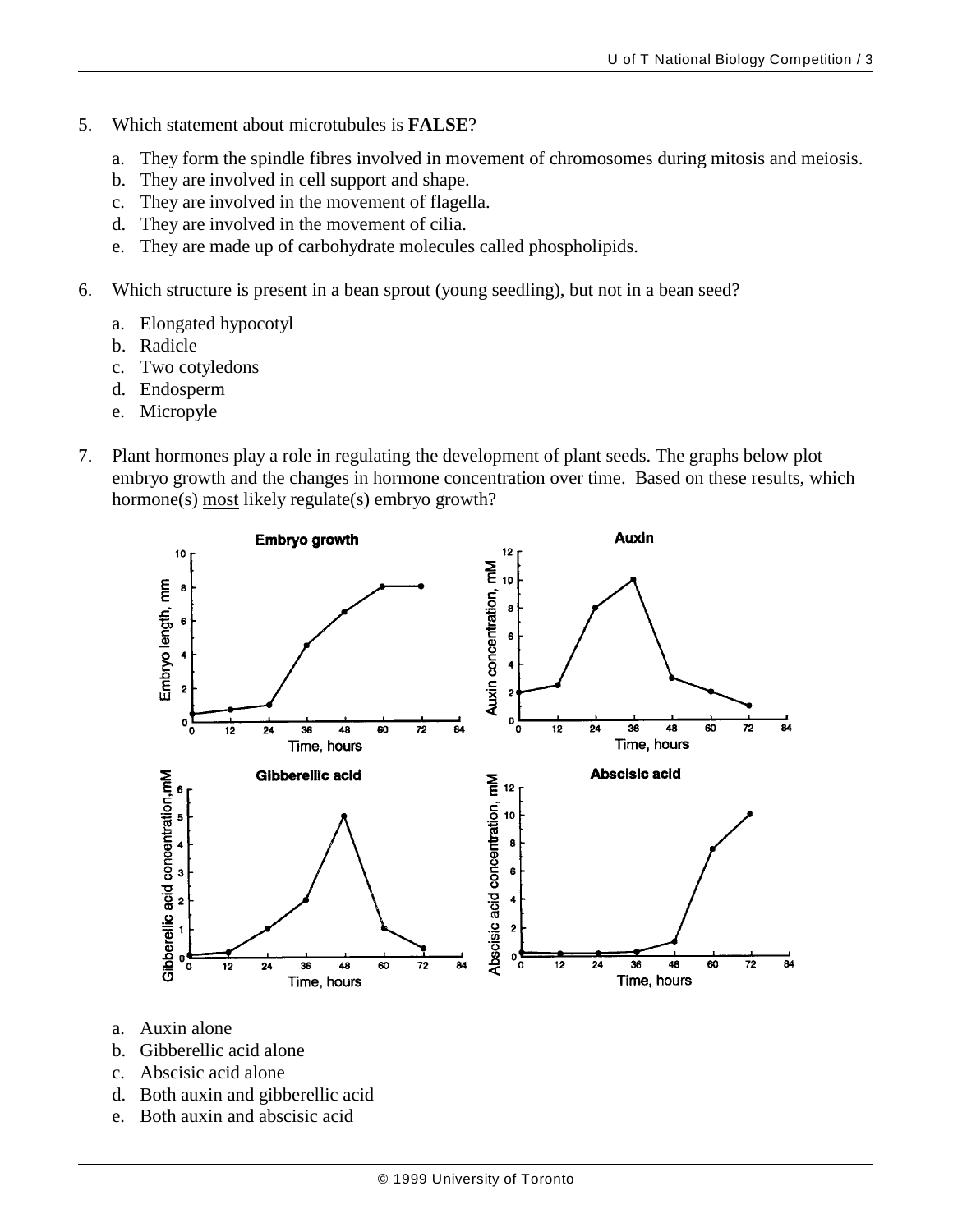- 8. Cell division typically occurs only in the meristematic regions of plants. In which region would cell division **NOT** occur?
	- a. Shoot apex
	- b. Wood
	- c. Root apex
	- d. Cambium between wood and bark
	- e. Expanding leaf
- 9. How many times does cytokinesis occur during the entire process of meiosis?
	- a. 1
	- b. 2
	- c. 3
	- d. 4
	- e. 5

10. In humans, the sex ratio is very close to 50:50. The best genetic explanation for this is:

- a. crossing over.
- b. independent assortment.
- c. linkage.
- d. transformation.
- e. segregation.
- 11. There are three alleles at the ABO antigen locus in humans. The A and B alleles produce A and B antigens, respectively, while the O allele produces no antigen. For which of the following phenotypes could you be certain that an individual (with that phenotype) is a homozygote?
	- a. Type A only
	- b. Type B only
	- c. Type O only
	- d. Types A, B, and O
	- e. None of the phenotypes
- 12. Quebec premier Lucien Bouchard had his leg amputated because of an infection known as the "flesheating disease." This disease seems to have become a problem in Canada because of:
	- a. recent contact between humans and rodents.
	- b. travel between Africa and Canada.
	- c. the transmission of a virus from chickens to humans.
	- d. the evolution of antibiotic resistance.
	- e. contaminated hamburgers at fast food chains.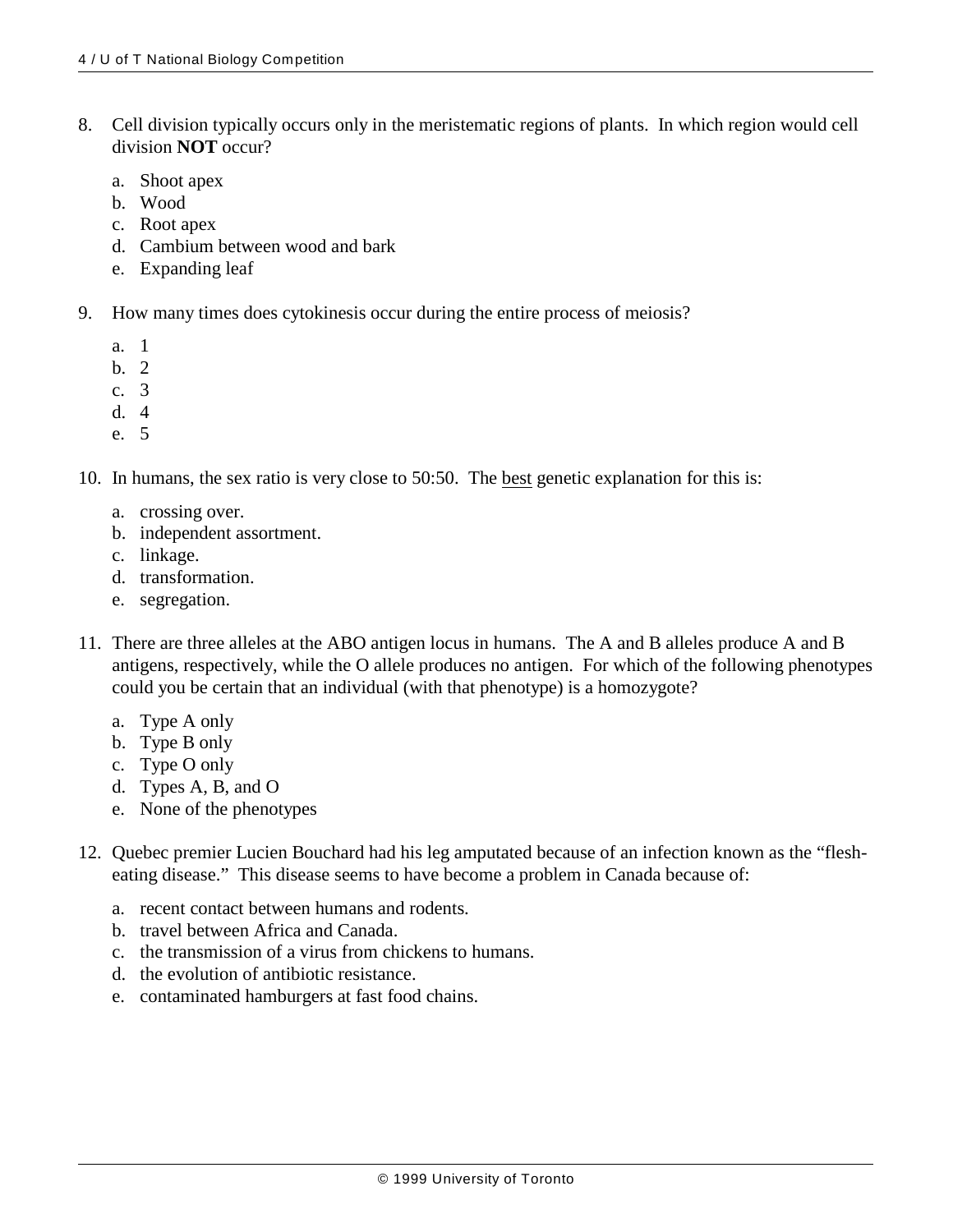- 13. Which of the following would **NOT** be found in the cell of a bacterium?
	- a. DNA
	- b. Ribosomes
	- c. Plasma membrane
	- d. Pili
	- e. Mitochondria
- 14. Which statement is **FALSE**?
	- a. Bacteria are necessary for decomposition.
	- b. Bacteria can cause diseases of plants.
	- c. Bacteria are part of your "personal" microflora.
	- d. Bacteria are necessary for biological nitrogen fixation.
	- e. Bacteria are necessary for photosynthesis.
- 15. In Canada, recent outbreaks of meningitis, caused by a virus, were controlled by immunization with a vaccine. Unfortunately, AIDS caused by the HIV virus has not yet been controlled by a vaccine because of the:
	- a. cost of development and production of vaccines.
	- b. availability of effective antibiotics.
	- c. high degree of variability in the HIV virus.
	- d. complex structure of the HIV virus.
	- e. lack of antigenic proteins on the HIV virus.
- 16. Which statement is **CORRECT**?
	- a. Appendicitis can lead to the condition known as peritonitis, in which parts of the liver are destroyed.
	- b. Heartburn is caused by the acidic contents of the stomach escaping into the thoracic cavity.
	- c. Hepatitis is a condition where there are insufficient bile salts to dissolve cholesterol; the cholesterol then forms large crystals.
	- d. Hiatal hernia is a condition in which part of the stomach may protrude through the diaphragm into the thoracic cavity.
	- e. Gallstones are mainly composed of uric acid and can often be treated with ultrasound.
- 17. In herbivorous mammals, the cellulose of plant cell walls:
	- a. is digested by enzymes produced by symbiotic microorganisms.
	- b. is digested by cellulase, which is secreted by the lining of the rumen.
	- c. is hydrolysed to simple molecules by large quantities of saliva.
	- d. cannot be digested and therefore forms the bulk of the faeces.
	- e. cannot be digested, but the cell walls are broken down by the mechanical action of the teeth so that the cell contents are released and become available.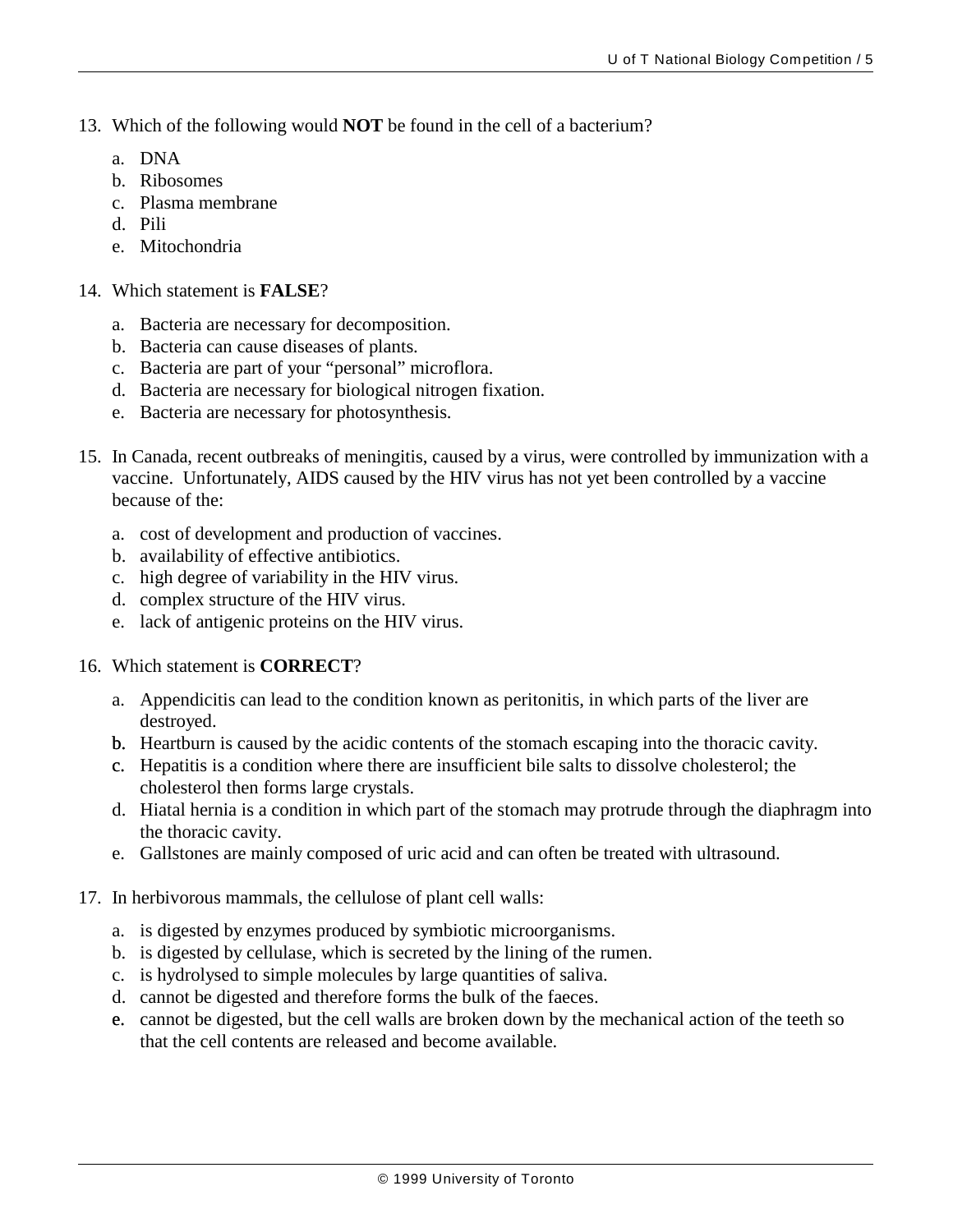- 18. Which statement about gas exchange in vertebrates is **FALSE**?
	- a. Most of the carbon dioxide in the blood is carried in the form of bicarbonate ions.
	- b. Without diffusion, there would be no gas exchange.
	- c. If the concentration of carbon dioxide in the alveolar air increases, the rate of carbon dioxide exchange decreases.
	- d. Less carbon dioxide would be carried by the blood if there were fewer red blood cells.
	- e. An increase in oxygen concentration would result in less oxygen binding to the iron atoms in haemoglobin.
- 19. The trachea, bronchi, and bronchioles of humans have all of the following functions **EXCEPT**:
	- a. increasing the surface area available for gas exchange.
	- b. moistening the incoming air.
	- c. conducting mucous away from the alveoli.
	- d. warming the incoming air to body temperature.
	- e. conducting air from the exterior of the body to where the respiratory gases can enter or leave the blood.
- 20. Which statement is **FALSE**?
	- a. Veins are typically larger in diameter than arteries.
	- b. Because of their small size, capillaries contain blood that is moving more quickly than in other parts of the circulatory system.
	- c. The walls of arteries are elastic, enabling them to stretch and shrink with changes in blood pressure.
	- d. Veins contain more blood than any other part of the circulatory system.
	- e. The blood pressure in the veins is normally too low for blood to return to the heart without the action of skeletal muscles.
- 21. Some of the important events in the human female reproductive cycle are listed below. Which of the following best describes their sequence?
	- 1 A drop in progesterone levels
	- 2 Secretion of follicle stimulating hormone
	- 3 Growth of the corpus luteum
	- 4 Oogenesis
	- 5 Menstruation
	- 6 Ovulation
	- 7 Growth of the follicle
	- 8 A sudden increase in levels of luteinizing hormone
	- a.  $2 \rightarrow 4 \rightarrow 7 \rightarrow 8 \rightarrow 6 \rightarrow 3 \rightarrow 1 \rightarrow 5$
	- b.  $3 \rightarrow 8 \rightarrow 4 \rightarrow 7 \rightarrow 1 \rightarrow 6 \rightarrow 5 \rightarrow 2$
	- c.  $5 \rightarrow 7 \rightarrow 6 \rightarrow 2 \rightarrow 8 \rightarrow 3 \rightarrow 1 \rightarrow 4$
	- d.  $6 \rightarrow 3 \rightarrow 1 \rightarrow 5 \rightarrow 8 \rightarrow 7 \rightarrow 2 \rightarrow 4$
	- e.  $8 \rightarrow 3 \rightarrow 6 \rightarrow 4 \rightarrow 2 \rightarrow 7 \rightarrow 1 \rightarrow 5$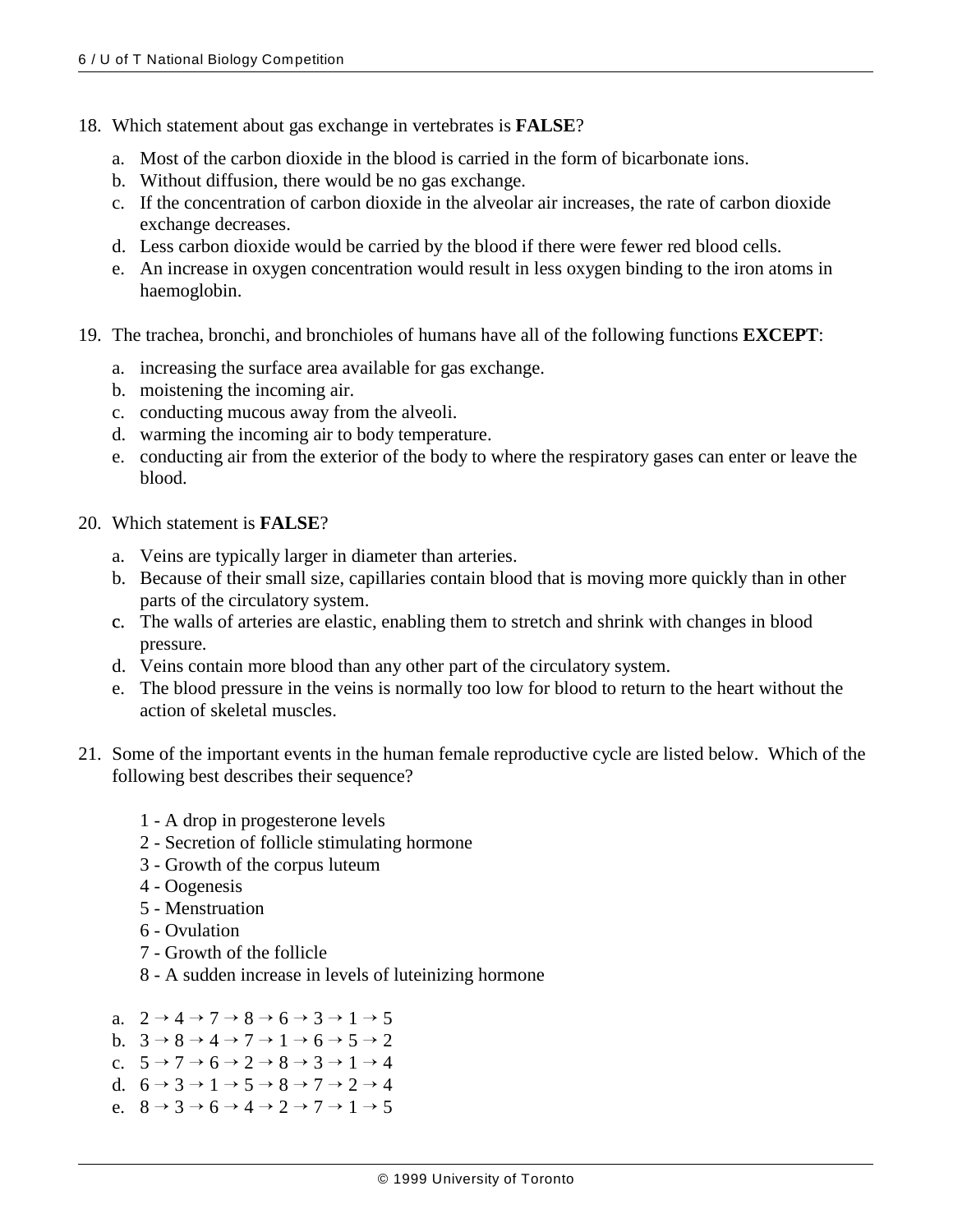- 22. The mammalian heart beat:
	- a. stops when the nerve supply to the heart is cut.
	- b. originates at the atrio-ventricular node.
	- c. decreases when stretch receptors in the vena cava are stimulated.
	- d. slows down when activity in the vagus nerve increases.
	- e. increases when carbon dioxide levels in the blood decrease.
- 23. The embryo of which of the following organisms does **NOT** have an amnion?
	- a. A bird
	- b. A fish
	- c. An alligator
	- d. A lizard
	- e. A human
- 24. Which of the series of atoms listed below are ranked (from left to right) in terms of increasing electronegativity?
	- a. F, N, C, H, Na
	- b. Na, H, C, N, F
	- c. Na, C, H, N, F
	- d. Na, H, C, F, N
	- e. F, N, H, Na, C

25. \_\_\_\_\_\_\_\_\_\_ bonds are important components that hold DNA strands together in the DNA double helix. (fill in the blank)

- a. Ionic
- b. Covalent
- c. Polar covalent
- d. Peptide
- e. Hydrogen
- 26. Which statement about amino acids is **CORRECT**?
	- a. They always have at least one amino group and at least one carboxyl group.
	- b. In the formation of proteins, it is a condensation reaction that links the amino group of one amino acid to the variable side chain of the adjacent amino acid.
	- c. The variable side chains of all of the amino acids are highly reactive and carry a charge at neutral pH.
	- d. The peptide bond that links amino acids together in a protein is a type of ionic bond, which explains why proteins are unstable at high temperatures.
	- e. The variable side chains of all amino acids are hydrophillic, which allows polypeptides to remain soluble in an aqueous environment.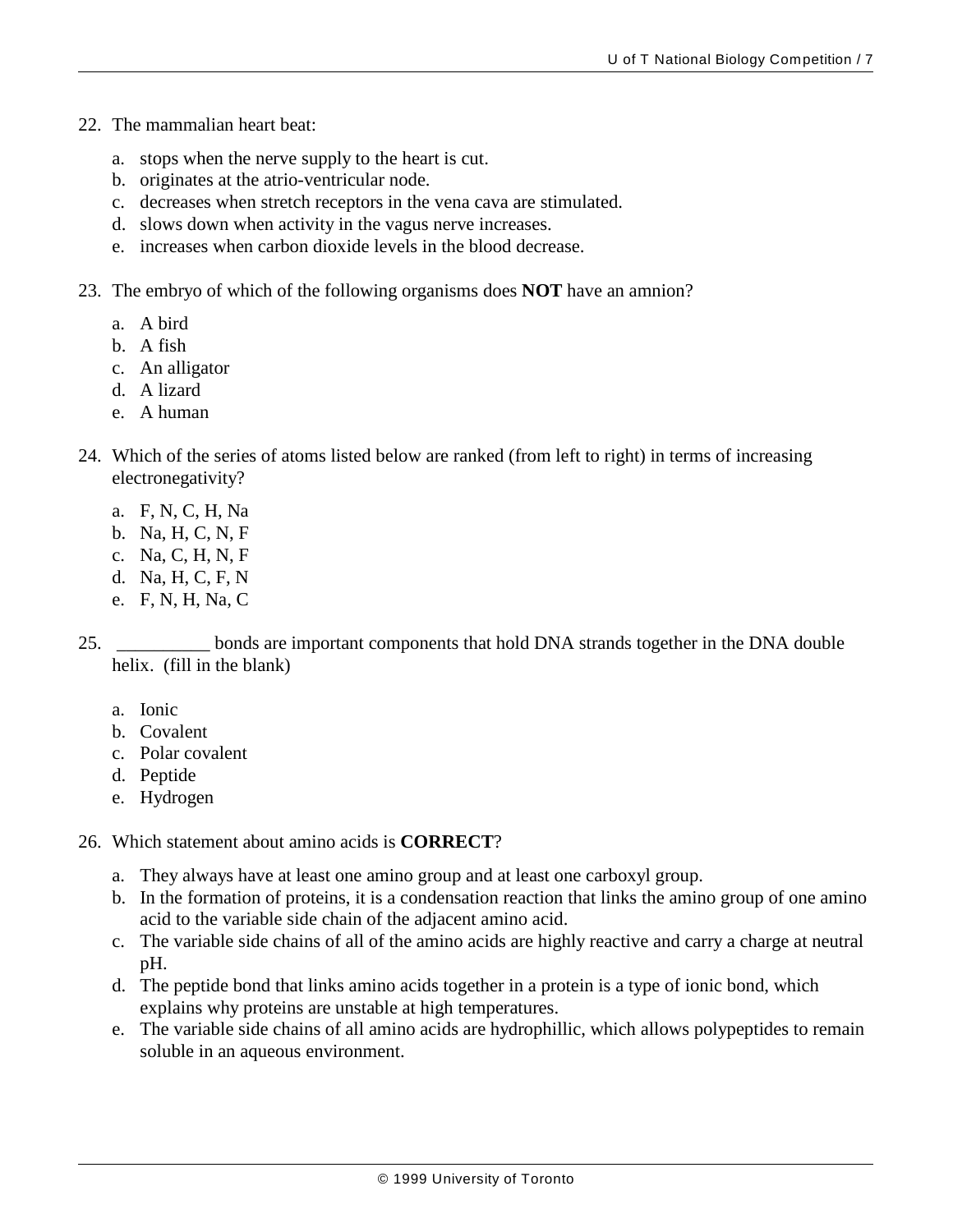- 27. Which statement about nucleotides is **CORRECT**? Nucleotides:
	- a. such as ATP are used in the in vivo synthesis of nucleic acids.
	- b. are composed of only a pentose sugar and a nitrogenous purine or pyrimidine base.
	- c. such as GTP replace ATP in the synthesis of RNA molecules.
	- d. contain a deoxyribose sugar if they are components of RNA, and a ribose sugar if they are components of DNA.
	- e. may contain a purine nitrogenous base, which is a single ring structure.
- 28. Which statement about proteins is **CORRECT**?
	- a. Protein quaternary structure is determined solely by the primary amino acid sequence.
	- b. Protein sequences that span a lipid bilayer membrane usually contain a number of charged amino acids.
	- c. Examples of protein secondary structure include an  $\alpha$  helix or a  $\beta$  pleated sheet.
	- d. Protein tertiary structure is the result of the interaction of two or more independent polypeptide chains.
	- e. Protein primary structure is altered by the interaction of the polypeptide chain with co-factors required for enzyme activity, such as metal ions or vitamins.
- 29. The protein complexes that constitute a cell's oxidative metabolism in the mitochondrion are:
	- a. dissolved within the matrix fluid.
	- b. in the outer compartment between the two membranes.
	- c. on the cytoplasmic face of the outer membrane.
	- d. dissolved in the fluid of the outer compartment.
	- e. embedded within the inner membrane.
- 30. The initial step in the biosynthesis of ATP by chemiosmosis in the mitochondrion is the:
	- a. accumulation of sufficient inorganic phosphate by active transport.
	- b. removal of phosphate from glucose-6-phosphate.
	- c. pumping of protons into the outer compartment.
	- d. pumping of electrons into the matrix.
	- e. diffusion of protons into the outer compartment.
- 31. You are a membrane biologist and have just elucidated the molecular structure of a protein that penetrates the thickness of the plasma lipid bilayer with several non-polar, parallel helical segments. The next most logical set of experiments you conduct should be designed to characterize:
	- a. a specific cell surface marker.
	- b. a channel protein.
	- c. a microtubule extension.
	- d. a receptor.
	- e. a highly charged segment of the protein on the side protruding within the cell.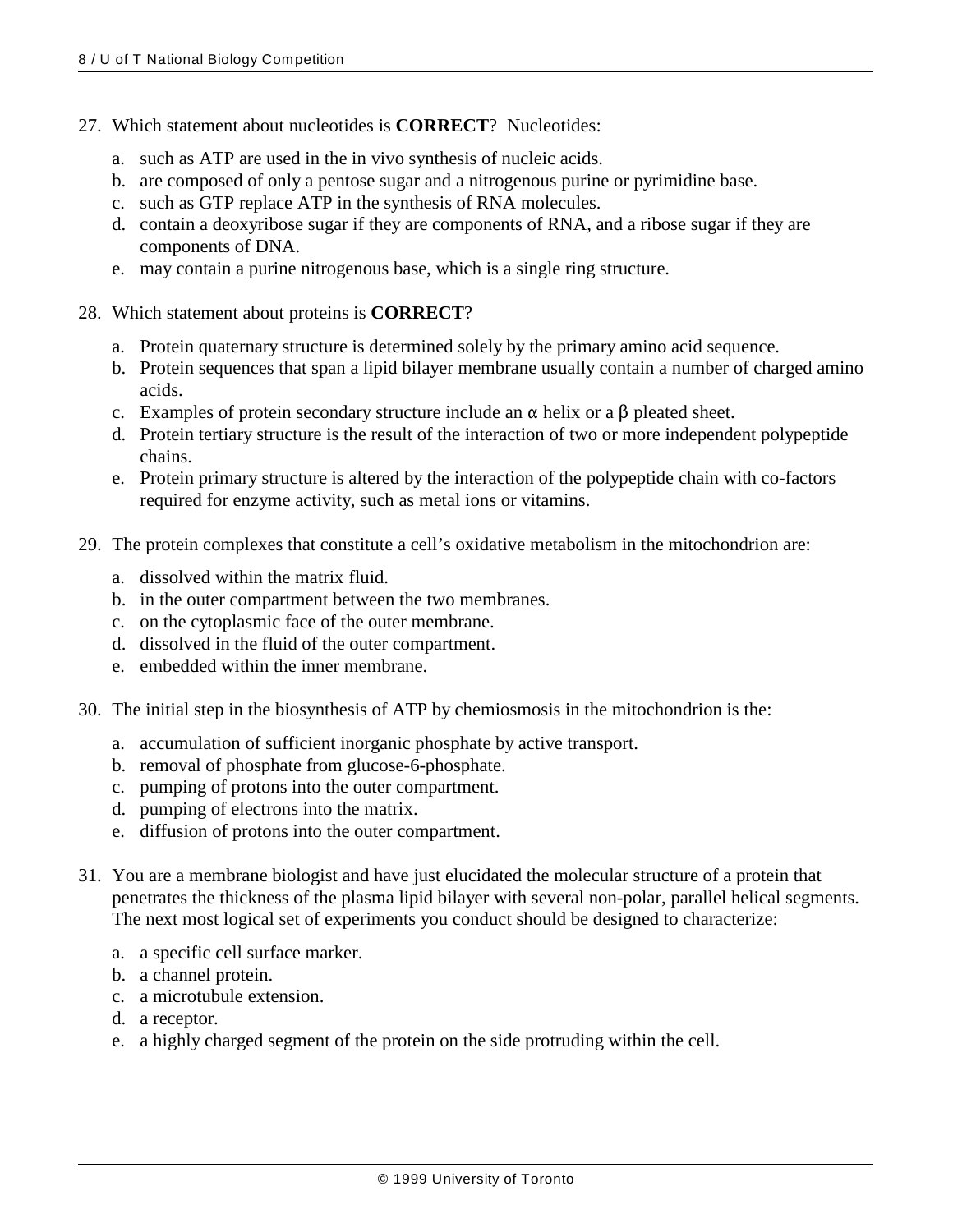- 32. If one mole of glucose and six moles of oxygen yield six moles of carbon dioxide and six moles of water when completely metabolized in a living cell, the net energy yield should be:
	- a. two ATP molecules.
	- b. two NADH and two ATP molecules.
	- c. six NADH and two FADH, molecules.
	- d. 686 kilocalories.
	- e. 686 kilocalories for each of the two turns of the Krebs (citric acid) cycle.
- 33. Which statement is **FALSE**?
	- a. NADH dehydrogenase is the terminal electron acceptor of the electron transport chain.
	- b.  $O_2 + 4H^+ + 4e^- \rightarrow 2H_2O$
	- c. The electron transport chain uses electrons from the oxidation of glucose to drive proton pumps.
	- d. The ultimate acceptor of electrons harvested from pyruvate is oxygen gas which is reduced to form water.
	- e. The oxidation of glucose to two pyruvate molecules from glycolysis yields two ATP molecules.
- 34. Which statement about starch metabolism is **FALSE**?
	- a. Starch is synthesized from an intermediate product of the Calvin cycle.
	- b. Oxidative respiration of the breakdown products of starch occurs in the cytosol (the soluble aqueous portion of the cytoplasm).
	- c. Hydrolytic enzymes catalyse the breakdown of starch to free sugars.
	- d. Starch is a linear and/or branched polymer of glucose.
	- e. Amylase enzyme from human saliva degrades starch.
- 35. What happens each day when the leaf of a plant is first exposed to light?
	- a. The epidermal cells on the upper surface of the leaf begin to photosynthesize.
	- b. Carbon dioxide diffuses out of the leaf.
	- c. The cells of the spongy mesophyll begin to take up carbon dioxide, and are the only cells that are able to do so.
	- d. The concentration of oxygen in the intercellular spaces of the leaf decreases.
	- e. The guard cells become more turgid and the stomatal apertures open.
- 36. Which statement about the light reactions of photosynthesis is **FALSE**?
	- a. Photosystems I and II are located in the stroma of the chloroplast.
	- b. Photosystems I and II are linked by a chain of electron carriers that is similar to that found in mitochondria.
	- c. During photophosphorylation, water is oxidized to form  $H^+$  and  $O_2$  ions, yielding electrons to Photosystem II.
	- d. Chlorophyll pigments have an absorption spectrum with pronounced peaks in the red and blue wavelengths.
	- e. Protons diffuse through protein channels which are ATP-synthase molecules.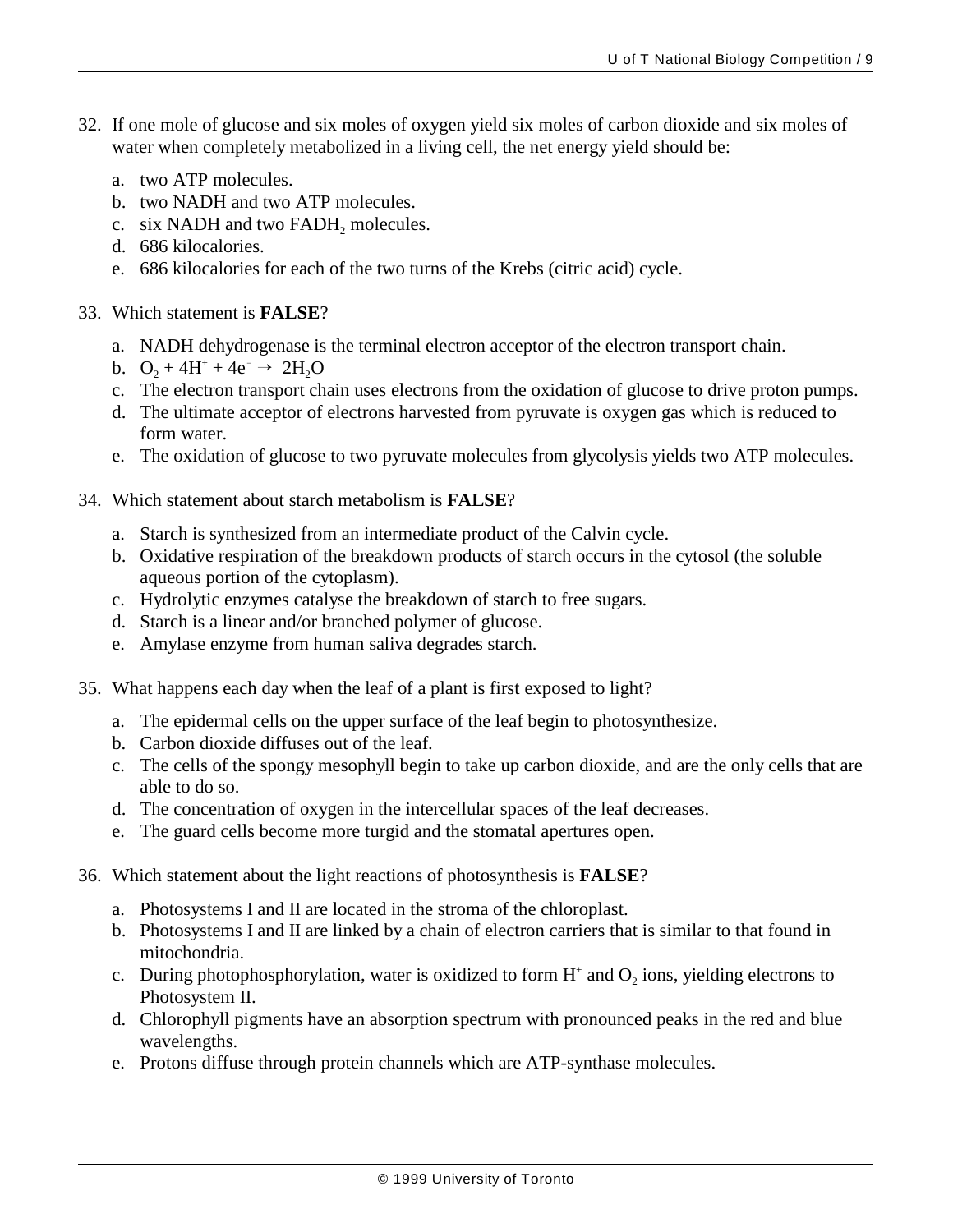37. The graph below shows the relationship between photosynthetic rate and temperature. Based on these results, which species is best adapted to arctic conditions where the mean temperature does not exceed 8°C during the growing season?



- a. Species A
- b. Species B
- c. Species C
- d. Species D
- e. All species are equally well adapted.
- 38. In the veins of a spinach leaf:
	- a. the water in the xylem vessels moves when the water potential of the atmosphere is less negative than the water potential of the vessels themselves.
	- b. the water in the xylem vessels is under a positive hydrostatic pressure.
	- c. the water in the xylem vessels is attracted to nonpolar molecules within the cell walls.
	- d. the solution in the phloem sieve tubes is under a negative hydrostatic pressure (tension).
	- e. the water potential of the phloem sieve tube elements becomes more negative as carbohydrates are "loaded" into the elements by active transport.
- 39. The susceptibility to many cancers is inherited, despite the fact that those who contract the disease usually die quickly. The evidence shows that the usual explanation for this is that people who are at a genetic risk for cancer inherit:
	- a. a deficient RNA editing mechanism.
	- b. a predisposition (tendency) to avoid foods that prevent cancer.
	- c. one of two or more mutations necessary to cause the disease.
	- d. a predisposition to expose themselves to chemical carcinogens, such as those found in tobacco.
	- e. a single cancer cell, which may or may not divide.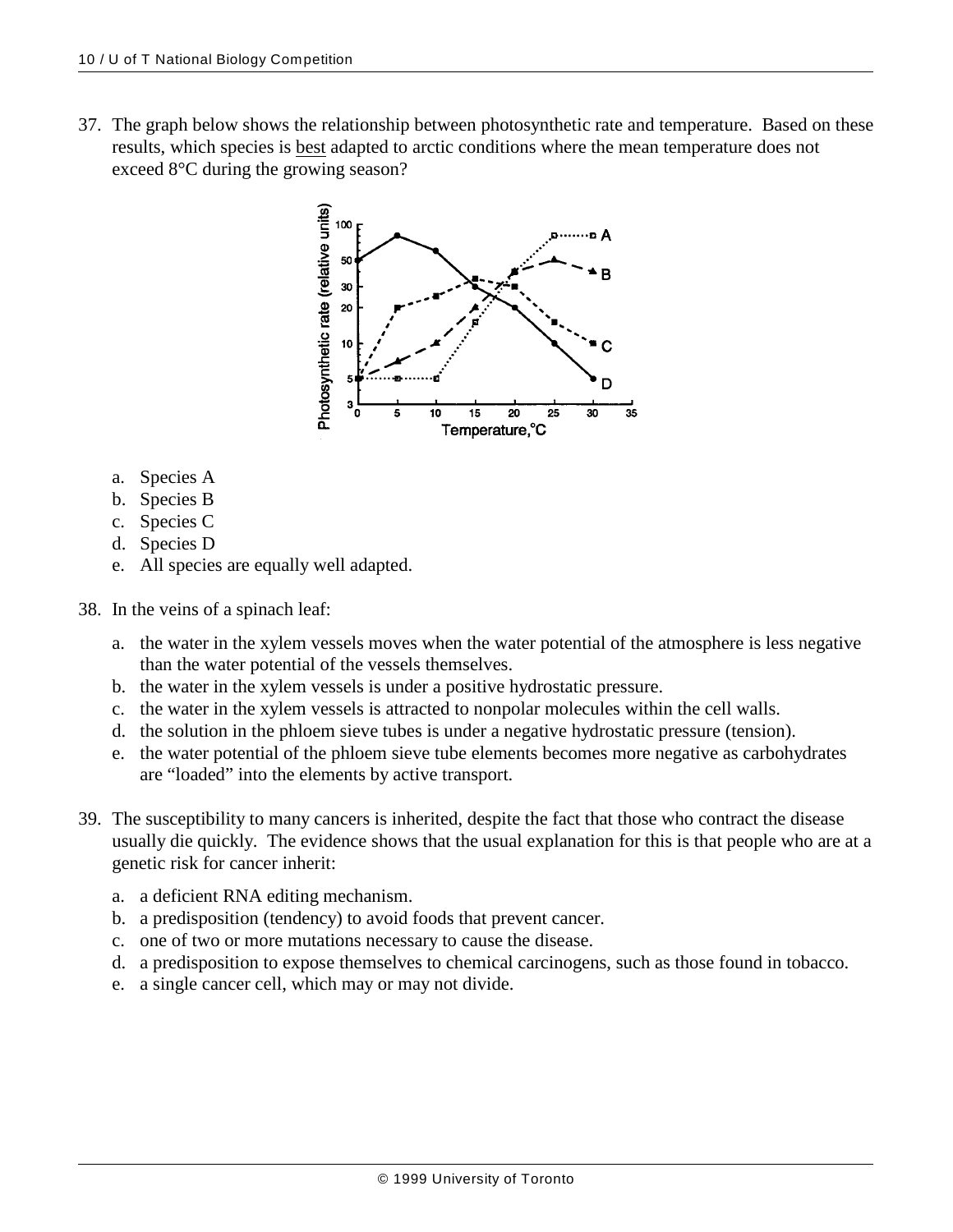- 40. When a DNA molecule is replicated before mitosis the result is:
	- a. two DNA molecules, one of which carries all of the original DNA molecule, while the other is newly synthesized.
	- b. two DNA molecules, each of which contains half of the original DNA molecule.
	- c. two DNA molecules, one of which carries all of the original DNA molecule, while the other is newly synthesized, plus the RNA template used as an intermediate.
	- d. two DNA molecules, each of which contains half of the original DNA molecule, plus the RNA template used as an intermediate.
	- e. two chromosomes.
- 41. From a scientific point of view, which of the following properties would help make a gene a practical target for gene therapy in a human?
	- i. The product of the gene is disseminated outside the tissue of origin.
	- ii. The gene is transcribed primarily in rapidly dividing cells.
	- iii. The gene is the cause of a very common genetic disease.
	- iv. The defect to be corrected is the result of a simple base pair difference.
	- b. i and ii
	- c. i, ii, and iv
	- d. i and iii
	- e. ii and iii
	- f. iii and iv

42. Which of the following changes to a DNA molecule is least likely to result in a deleterious mutation?

- a. Insertion of a transposable element in a coding region.
- b. Deletion of a base pair in a coding region.
- c. Change of a base pair in the first codon of a coding region.
- d. Change of the first base pair of a codon.
- e. Change of the third base pair of a codon.
- 43. The goal of the polymerase chain reaction is to:
	- a. speed up protein synthesis for the production of new drugs.
	- b. create many copies of a DNA sequence which is initially very rare.
	- c. create many copies of messenger RNA molecules.
	- d. investigate the properties of organisms which normally grow at very high temperatures.
	- e. create DNA probes.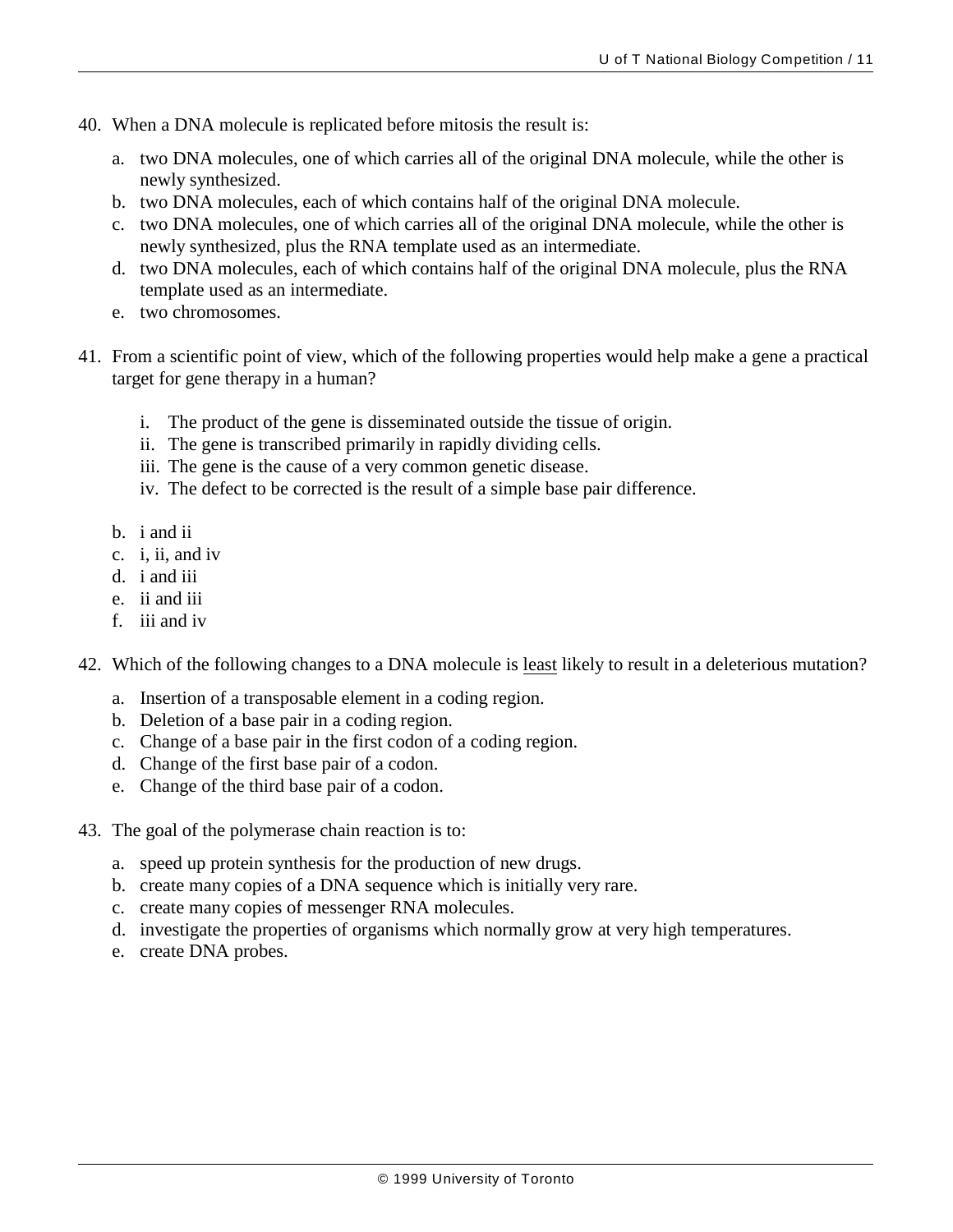- 44. Efforts to repeat the cloning of Dolly the sheep have been unsuccessful. The scientists who claim to have cloned Dolly have been challenged to produce additional evidence that Dolly is really derived from an adult cell (as originally claimed), rather than a fetal cell which might have contaminated the experiment (as the sceptics suggest). Which of the following could provide evidence that Dolly was created from an adult cell, rather than a fetal cell?
	- a. Dolly's DNA fingerprints.
	- b. The heterozygosity of random pieces of Dolly's DNA.
	- c. The melting point of Dolly's DNA.
	- d. The length of Dolly's telomeres.
	- e. Dolly's biological clock.
- 45. Although the seal and the penguin both have streamlined, fish-like bodies with a layer of insulating fat, they are not closely related. This similarity results from:
	- a. homologous evolution.
	- b. convergent evolution.
	- c. adaptive radiation.
	- d. coevolution.
	- e. parallel evolution.
- 46. What does the term "reproductive isolation" refer to?
	- a. An individual is unable to fertilize itself.
	- b. Genes are not exchanged between two populations.
	- c. Individuals from two populations never mate.
	- d. Individuals from two populations never produce offspring.
	- e. Individuals are solitary breeders.
- 47. Why is it unlikely that humans will undergo speciation in the future?
	- a. Migration among populations is high.
	- b. Natural selection is no longer operating on humans.
	- c. Random effects have become more important in large populations.
	- d. The environment on Earth is being controlled and stabilized.
	- e. The human species has exhausted nearly all of its genetic potential.
- 48. For a trait that is controlled by two alleles at a single locus, the frequency of the dominant allele is 0.6. What is the genotype frequency of heterozygous individuals, assuming the population is at Hardy-Weinberg equilibrium?
	- a. 0.16
	- b. 0.24
	- c. 0.36
	- d. 0.48
	- e. 0.72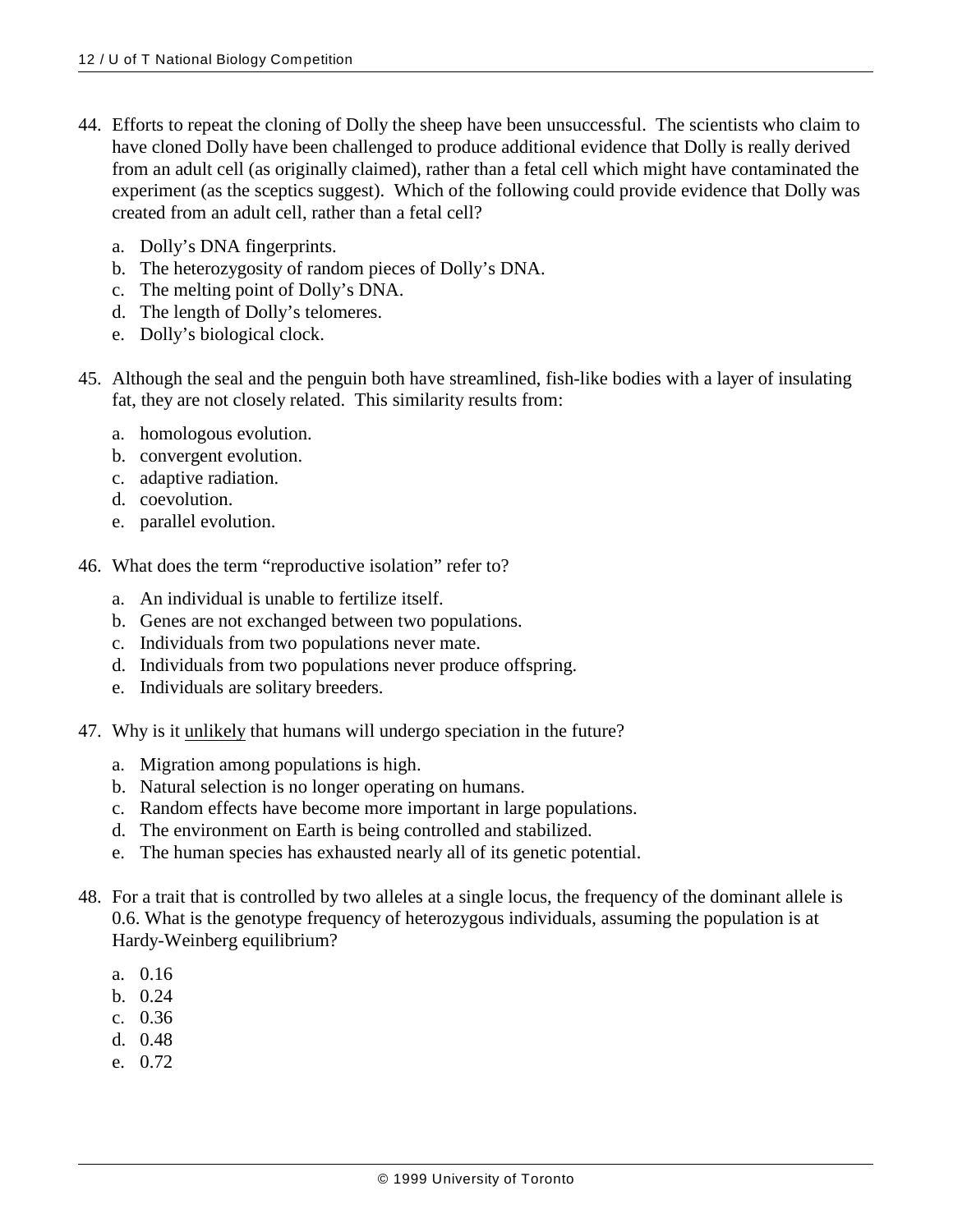- 49. Which prediction from the fossil record is in agreement with the theory of evolution?
	- a. Jawed fishes are found deeper in rock strata (layers) than jawless fishes.
	- b. Land animals appear earlier than land plants in the fossil record.
	- c. Unicellular organisms are first found in strata above multicellular fossils.
	- d. Prokaryote fossils appear earlier than eukaryote fossils.
	- e. Reptiles appear earlier than insects in the fossil record.
- 50. Which of the following is **NOT** a correct match of hormone and function?
	- a. Luteinizing hormone production of testosterone by the testes.
	- b. Prolactin milk production in the mammary glands.
	- c. Glucagon synthesis of glycogen in liver cells.
	- d. Oxytocin contraction of uterine muscles.
	- e. Adrenalin (epinephrine) inhibition of insulin release by the pancreas.
- 51. Which statement about the vertebrate nervous system is **FALSE**?
	- a. Relaxation of a muscle is caused by nerve impulses in inhibitory neurons going to the muscle from the spinal cord.
	- b. After completely severing the brain from the spinal cord, reflex withdrawal of the foot from a painful stimulus could still occur.
	- c. In a simple reflex, the sequence followed by information is: sensory receptor, sensory neuron, interneuron, motor neuron, muscle cells.
	- d. The sympathetic nervous system activates the body's responses to stress, for example, by increasing heart beat and decreasing blood flow to the gut.
	- e. The spinal cord and the brain contain many synapses and both function in the processing of information.
- 52. If you were to insert a tiny heating probe into the thermoregulatory centre of the hypothalamus and use it to raise the temperature of the hypothalamus slightly, what is most likely to occur?
	- a. Shivering
	- b. Decreased circulation in the skin
	- c. Decreased activity of the sweat glands
	- d. A drop in body temperature
	- e. Increased muscular activity
- 53. Suppose you are developing a new drug, and have found that when it is administered in humans there is a substantial increase in the volume of urine produced. When you administer antidiuretic hormone (ADH, or vasopressin) at the same time, the volume of urine returns to normal. Which hypothesis best fits these observations? The new drug:
	- a. blocks the receptors for ADH on the collecting ducts of the kidney.
	- b. blocks the release of ADH from the pituitary.
	- c. mimics the action of ADH.
	- d. damages the kidney.
	- e. decreases blood pressure.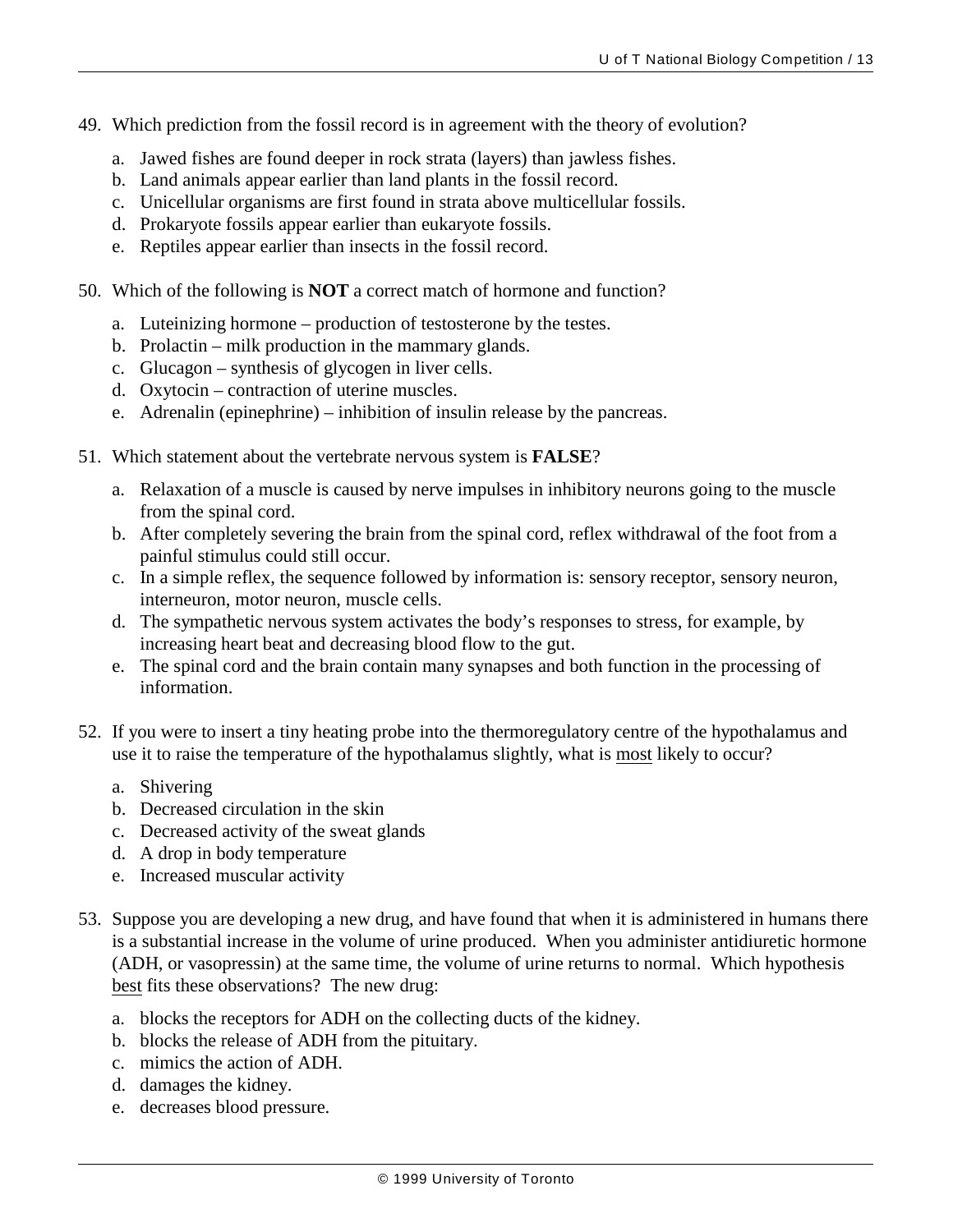- 54. Along with nicotine, cigarette smokers receive tars, phenols, hydrocarbons, arsenic, and many other chemicals. All of the following are effects of inhaling tobacco **EXCEPT**:
	- a. narrowing or hardening of blood vessels in the heart and brain.
	- b. stomach ulcers, due to an increased acidity in the stomach.
	- c. a higher frequency of respiratory infections (e.g., colds, pneumonia).
	- d. a higher risk of cancer, including cancer of the lungs, mouth, larynx, bladder, and kidneys.
	- e. stimulation of the central nervous system, including increased alertness.
- 55. Where would one expect to find the highest concentration of PCBs (polychlorinated biphenyls, an organic contaminant) in a lake?
	- a. Water
	- b. Small fish
	- c. Sediment
	- d. Phytoplankton
	- e. Zooplankton
- 56. You were asked to measure the density of rats on an island using the mark-recapture technique. You captured 200 rats, marked them with tags and released them. A week later you sampled 500 rats and measured how many of these rats were marked. This ratio allows you to estimate the size of the rat population on the island, as shown in the equation below. Which of the following must occur in order for your estimate of population size to be accurate?

## Number marked and released  $=$  Number marked in recaptured sample Total population size Total number in recaptured sample

- a. The marked rats must not move far from the region where you released them.
- b. The marked rats must represent a small proportion of the total population.
- c. The marked rats must mix freely with the rest of the population.
- d. The death rate in the rat population must be low.
- e. The rats on the island must be territorial.
- 57. Carbon dioxide is called a "greenhouse" gas because:
	- a. its concentration is always high in greenhouses.
	- b. it is involved in photosynthesis.
	- c. it absorbs infra-red radiation.
	- d. it emits visible radiation (i.e., light).
	- e. it absorbs and emits ultra-violet radiation.
- 58. As the number of individuals approaches the carrying capacity of a population, which of the following is predicted by the sigmoidal growth curve?
	- a. Population density will increase exponentially.
	- b. Population density will decrease exponentially.
	- c. Population growth rate will increase.
	- d. Population growth rate will decrease.
	- e. Population biomass will remain the same.